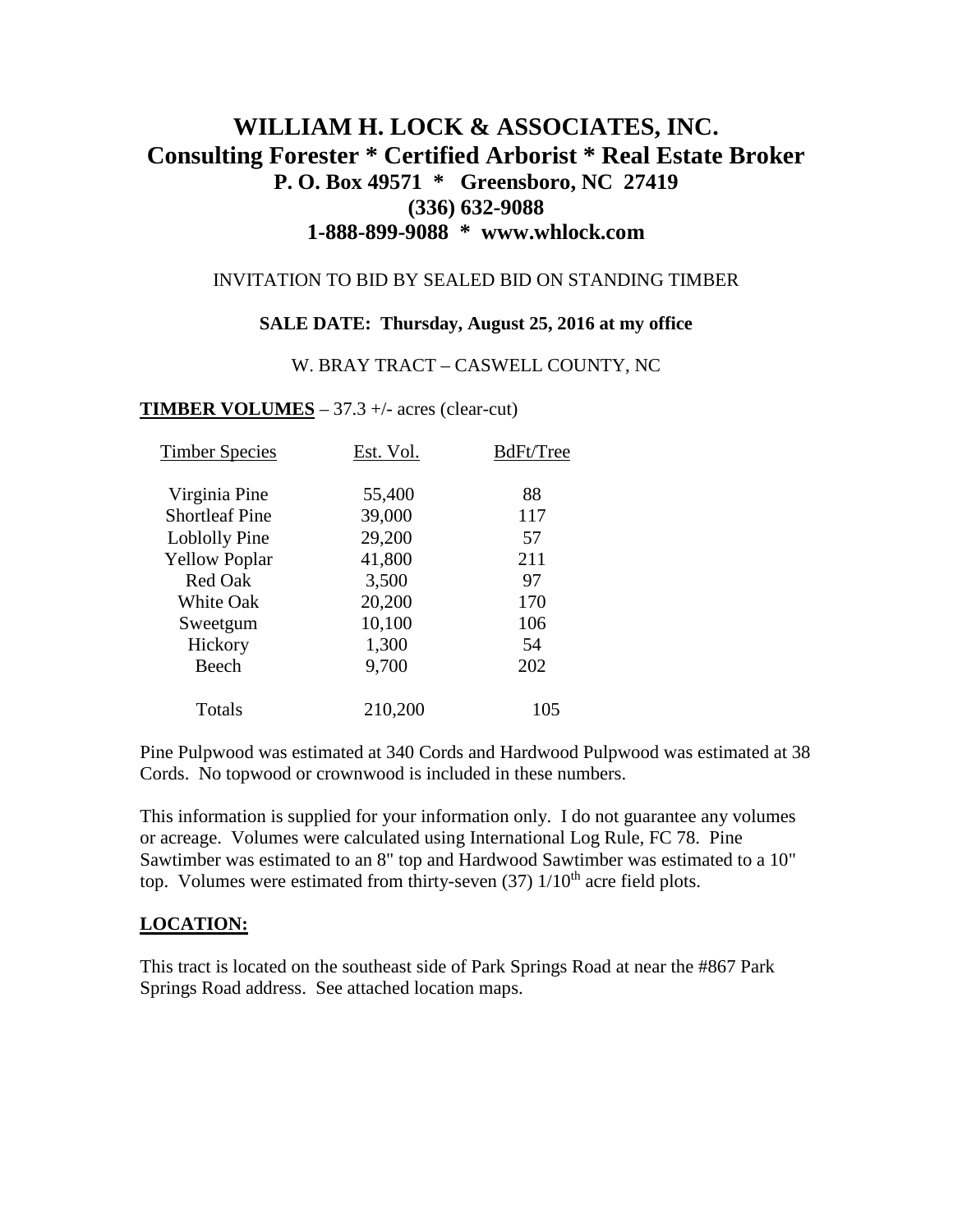Page Two W. Bray Tract - Timber Sale Sale Date: Thursday – August 25, 2016

# **BIDS:**

The Bray Tract is being sold on a lump sum sealed bid basis. Bids will be accepted by **regular mail** if received by 5:00 pm on Wednesday, August 24, 2016 **OR** bids will be accepted by **email [\(whlock@whlock.com\)](mailto:whlock@whlock.com), telephone (336-632-9088), fax (336-632- 9088), or in-person** at my office until 11:00 am on Thursday, August 25, 2016. At 11:00 am on Thursday, August 25, 2016 all bids received will be recorded. The successful bidder will be notified within 24 hours of the bid openings. A 10% deposit may be requested to be delivered to William H. Lock & Associates, Inc. within 72 hours of the bid opening. The balance of the sales price is to be delivered at the sale closing. The seller reserves the right to refuse or accept any and all bids. Seller will consider all bids. The seller will be responsible for the timber deed preparation, revenue stamps if recorded, and the forestry consultant fees. The buyer will be responsible for all other closing costs. A \$1,000 performance deposit will be payable at closing and held in a noninterest bearing trust account until satisfactory completion of logging. The performance deposit does not limit the buyer's liability.

## **PLACE OF SALE:**

The timber sale will be held at the office of William H. Lock & Associates, Inc. in Greensboro, NC. The office address is 375 S. Swing Road, Greensboro, NC 27409. Telephone and Fax: 336-632-9088; [Email: whlock@whlock.com](mailto:Email:%20whlock@whlock.com) 

# **CONDITIONS OF SALE**:

1. The Buyer shall have 24 months from the date of the timber deed to cut and remove all merchantable timber within the "Sale Areas". "Creek Buffers" have been marked with Blue flagging. No blue flagged trees marking the buffer boundaries may be cut. All pine of any size and hardwoods >16" DBH may be harvested from within these buffer areas provided all Best Management Practices, Forest Practice Guidelines, and any applicable river basin or watershed regulations are followed. The sale boundaries are marked with pink flagging. No trees beyond the pink flagging are to be harvested.

2. The Buyer shall access the tract from Park Springs Road along the existing driveway (#867 Park Springs Road) and then farm path (deeded right of way) leading into the parcel. This driveway/roadway is also the entrance into the existing farm house at that address so extra care must be used concerning this access. Roadway also goes around edge of recent cutover and newly planted Loblolly Pines. Buyer will be responsible for replacing any young pine seedlings damaged during the use of this roadway. All access routes will need to be installed and/or maintained according to all North Carolina Best Management Practices, Forest Practice Guidelines, and any applicable river basin or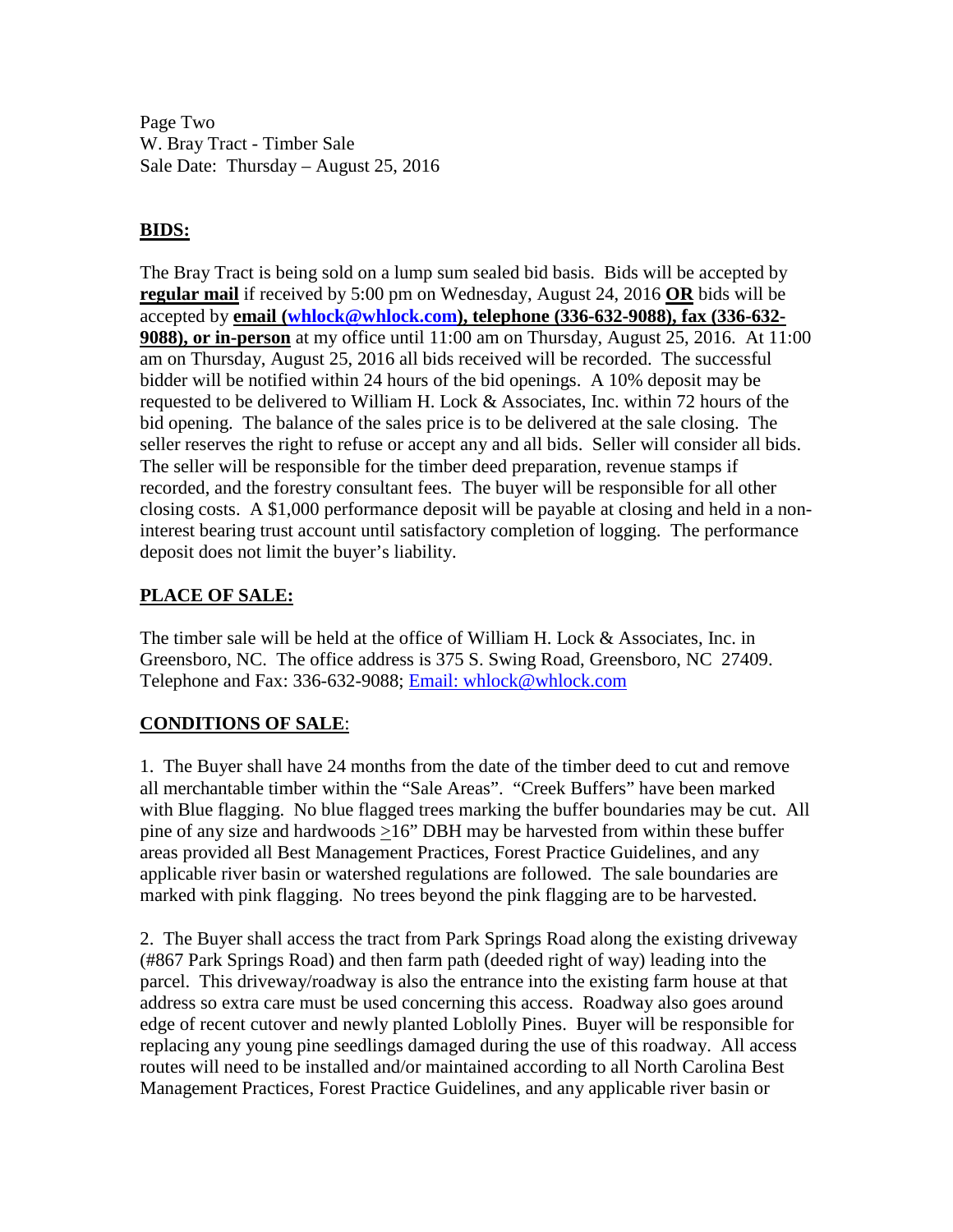Page Three W. Bray Tract - Timber Sale Sale Date: Thursday – August 25, 2016

watershed rules. All roadways must remain open and passable by ordinary traffic at all times. The roadways must be left in similar condition at the completion of the harvesting operation as they were at the beginning of the harvesting operation, reasonable wear and tear accepted. Call W.H. Lock if there are questions concerning access routes.

3. The Buyer is responsible for maintaining a clean site. No equipment parts, trash, tires or other debris shall be left on the property. It shall be the Buyer's responsibility to clean up any hazardous material or chemical waste spills including but not limited to Diesel Fuel, Hydraulic Fluid, Machine Oil, and/or Gasoline upon the subject property. Responsibility will include any required remediation including but not limited to the removal of contaminated soils.

4. Harvesting operations must not interfere with any farming operations and farming operations must not interfere with any harvesting operations. Decking, loading or hauling will not be permitted in any existing open fields or pastures immediately adjacent to the timber unless approved by William H. Lock & Associates, Inc. If approved, open areas must be free of logging debris, smoothed when completed, and re-seeded if necessary. All loading decks and truck parking areas must be reseeded when the harvesting operation is completed.

5. The Buyer is responsible for following all Federal, State, and local regulations regarding timber harvesting activities. If required, Buyer is responsible for obtaining any necessary permits or licenses required for timber harvesting. All logging operations must conform to North Carolina Best Management Practices, Forest Practices Guidelines, and any applicable river basin or watershed rules. In the event that a non-compliance situation is identified on the tract as a result of the harvesting operation, William H. Lock & Associates, Inc. will have the express right to suspend the harvesting operation until the situation is brought into compliance. No trees or other logging debris shall be left in or across the property boundary, sale cutting lines or access roads and paths.

6. All necessary property lines, corners and sale harvest boundaries have been marked with pink flagging. No flagged or painted trees denoting the property and/or sale boundary shall be cut and no trees outside the boundary lines shall be cut. If trees marking the property lines or sale boundary are cut, North Carolina timber trespass laws may apply. No trees shall be cut to fall on a neighboring landowner's property or where potential damage may occur. If existing property corners are damaged or removed as a result of the harvesting operation, Buyer agrees to replace the markers at the correct surveyed location at their own expense.

7. Buyer agrees to notify William H. Lock & Associates, Inc., P. O. Box 49571, Greensboro, NC 27419 at least 3 days in advance of the beginning of the harvesting operation and at least 3 days in advance of the completion of the harvesting operation.